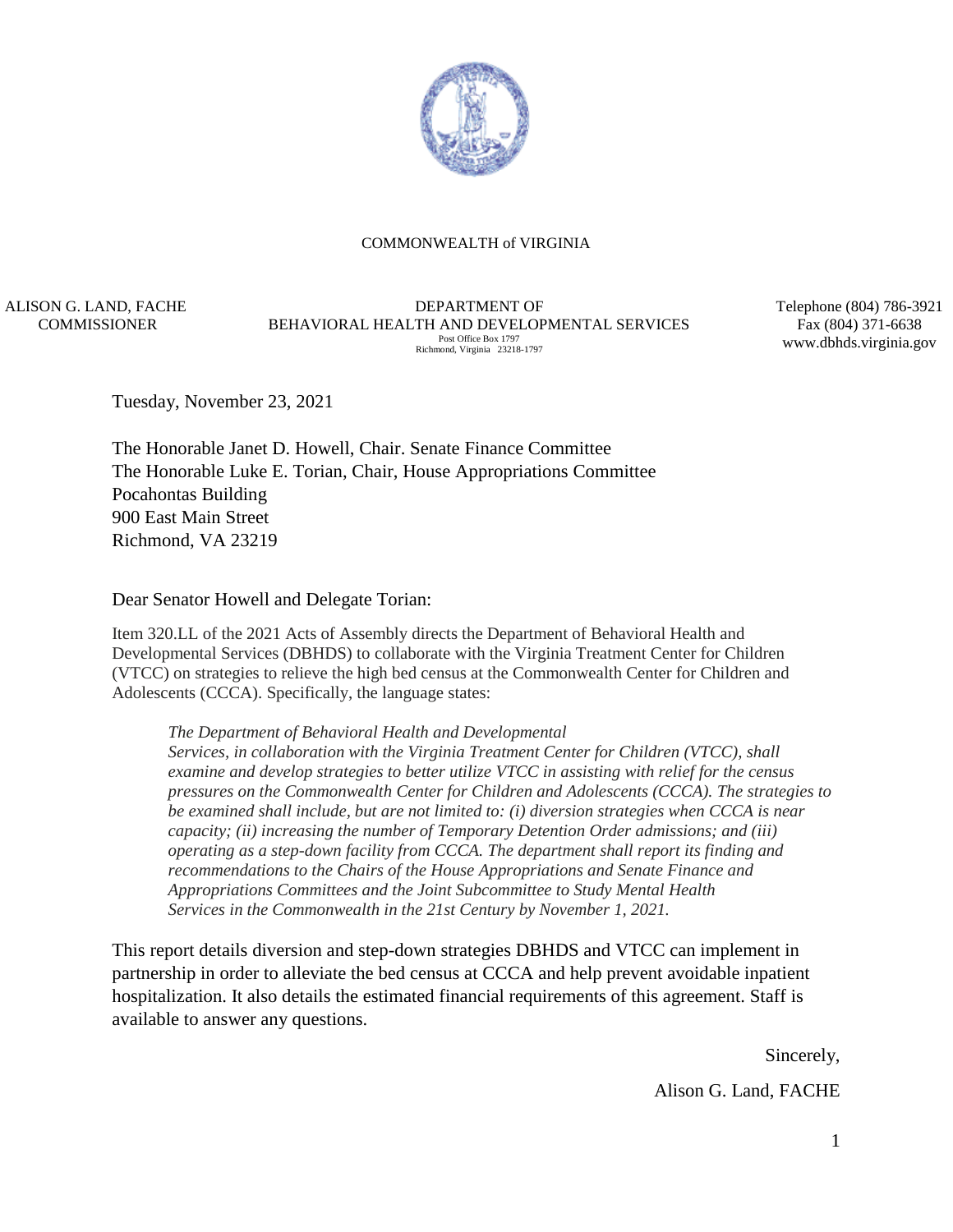Commissioner, Department of Behavioral Health & Developmental Services CC: Vanessa Walker Harris, MD Susan Massart Mike Tweedy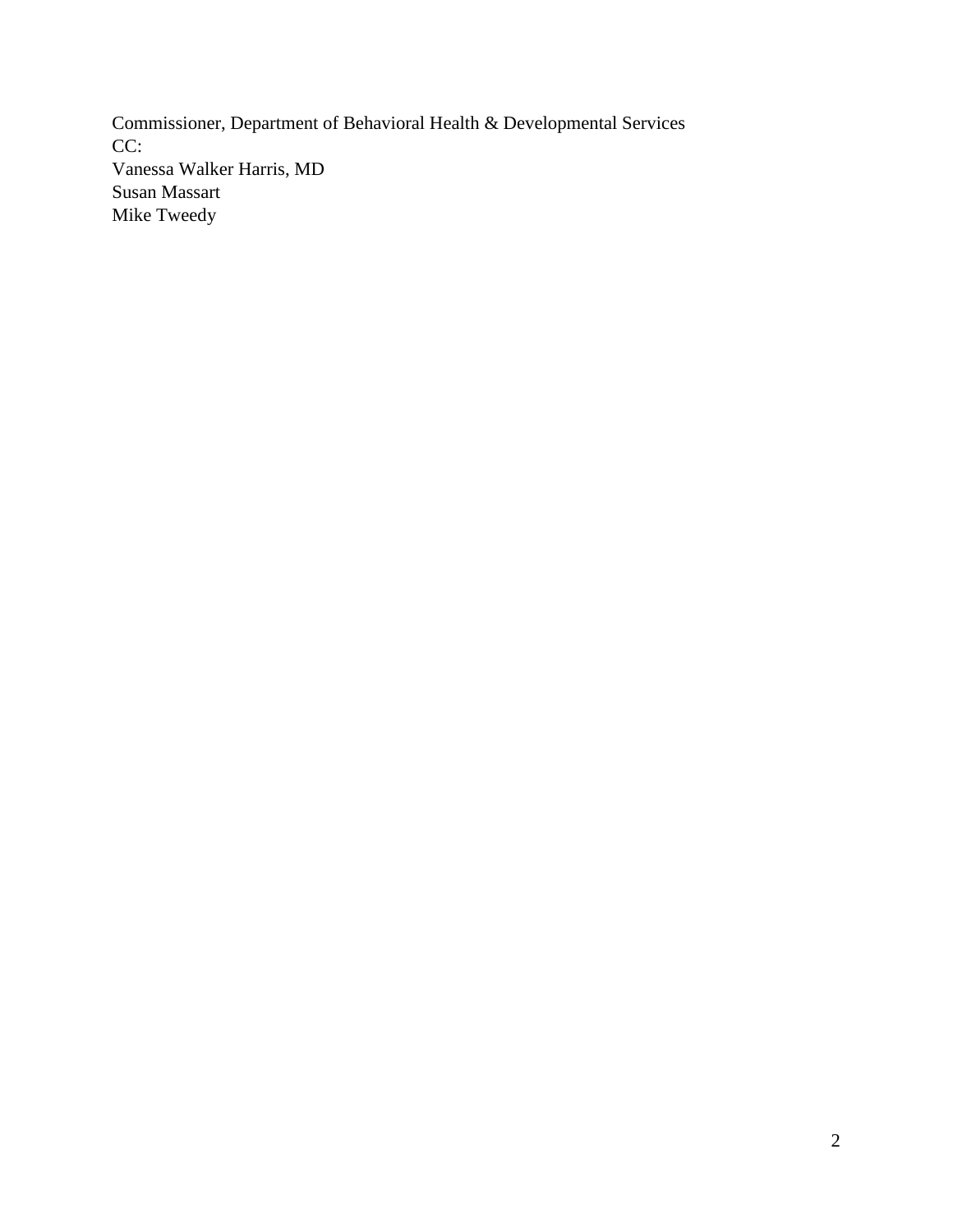

#### COMMONWEALTH of VIRGINIA

ALISON G. LAND, FACHE **COMMISSIONER** 

DEPARTMENT OF BEHAVIORAL HEALTH AND DEVELOPMENTAL SERVICES Post Office Box 1797 Richmond, Virginia 23218-1797

Telephone (804) 786-3921 Fax (804) 371-6638 www.dbhds.virginia.gov

Tuesday, November 23, 2021

The Honorable R. Creigh Deeds, Chair Joint Subcommittee to Study Mental Health Services in the Commonwealth in the 21<sup>st</sup> Century Pocahontas Building 900 East Main Street Richmond, VA 23219

Dear Senator Deeds:

Item 320.LL of the 2021 Acts of Assembly directs the Department of Behavioral Health and Developmental Services (DBHDS) to collaborate with the Virginia Treatment Center for Children (VTCC) on strategies to relieve the high bed census at the Commonwealth Center for Children and Adolescents (CCCA). Specifically, the language states:

*The Department of Behavioral Health and Developmental* 

*Services, in collaboration with the Virginia Treatment Center for Children (VTCC), shall examine and develop strategies to better utilize VTCC in assisting with relief for the census pressures on the Commonwealth Center for Children and Adolescents (CCCA). The strategies to be examined shall include, but are not limited to: (i) diversion strategies when CCCA is near capacity; (ii) increasing the number of Temporary Detention Order admissions; and (iii) operating as a step-down facility from CCCA. The department shall report its finding and recommendations to the Chairs of the House Appropriations and Senate Finance and Appropriations Committees and the Joint Subcommittee to Study Mental Health Services in the Commonwealth in the 21st Century by November 1, 2021.*

This report details diversion and step-down strategies DBHDS and VTCC can implement in partnership in order to alleviate the bed census at CCCA and help prevent avoidable inpatient hospitalization. It also details the estimated financial requirements of this agreement. Staff is available to answer any questions.

Sincerely,

Alison G. Land, FACHE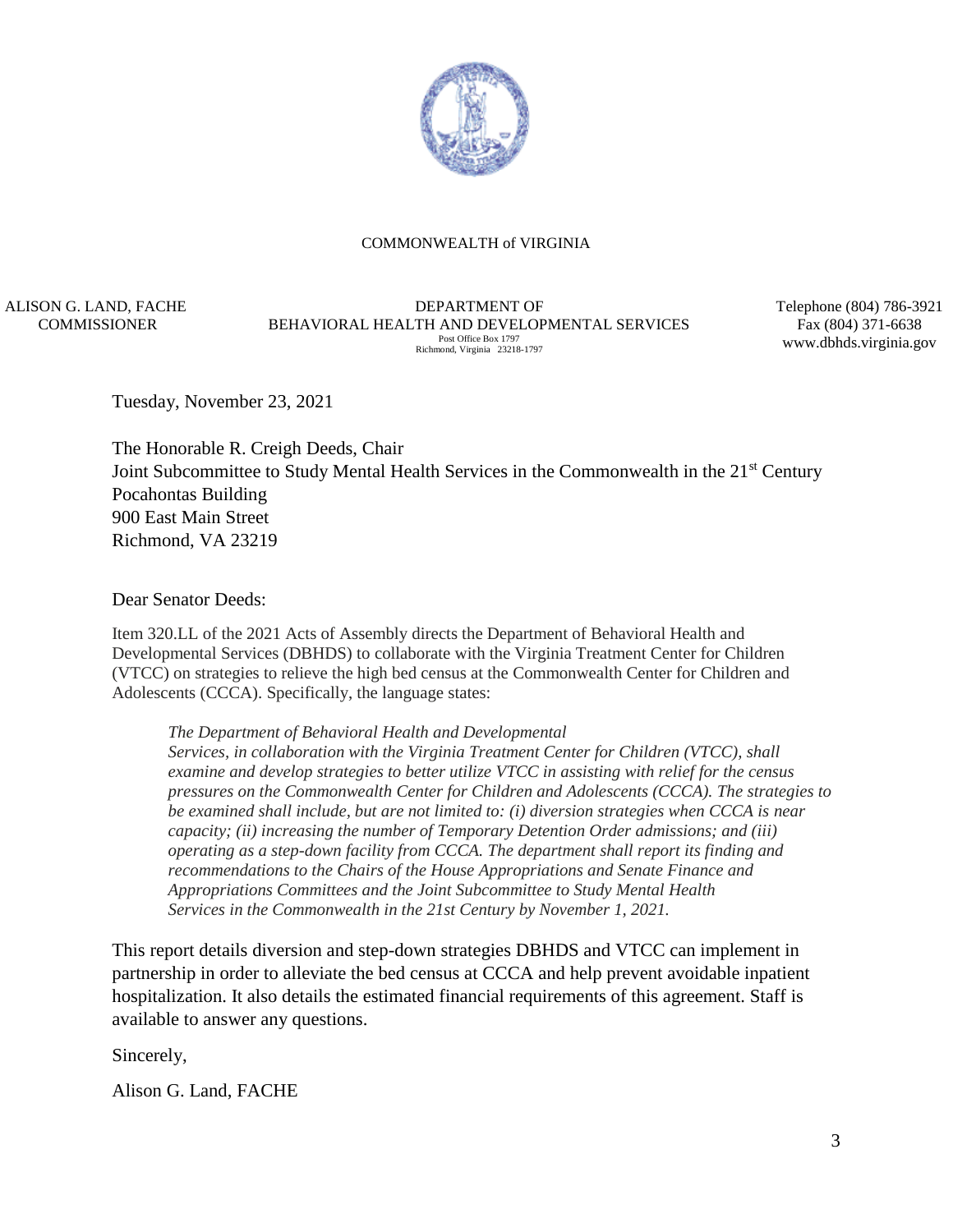Commissioner, Department of Behavioral Health & Developmental Services CC: Vanessa Walker Harris, MD Susan Massart Mike Tweedy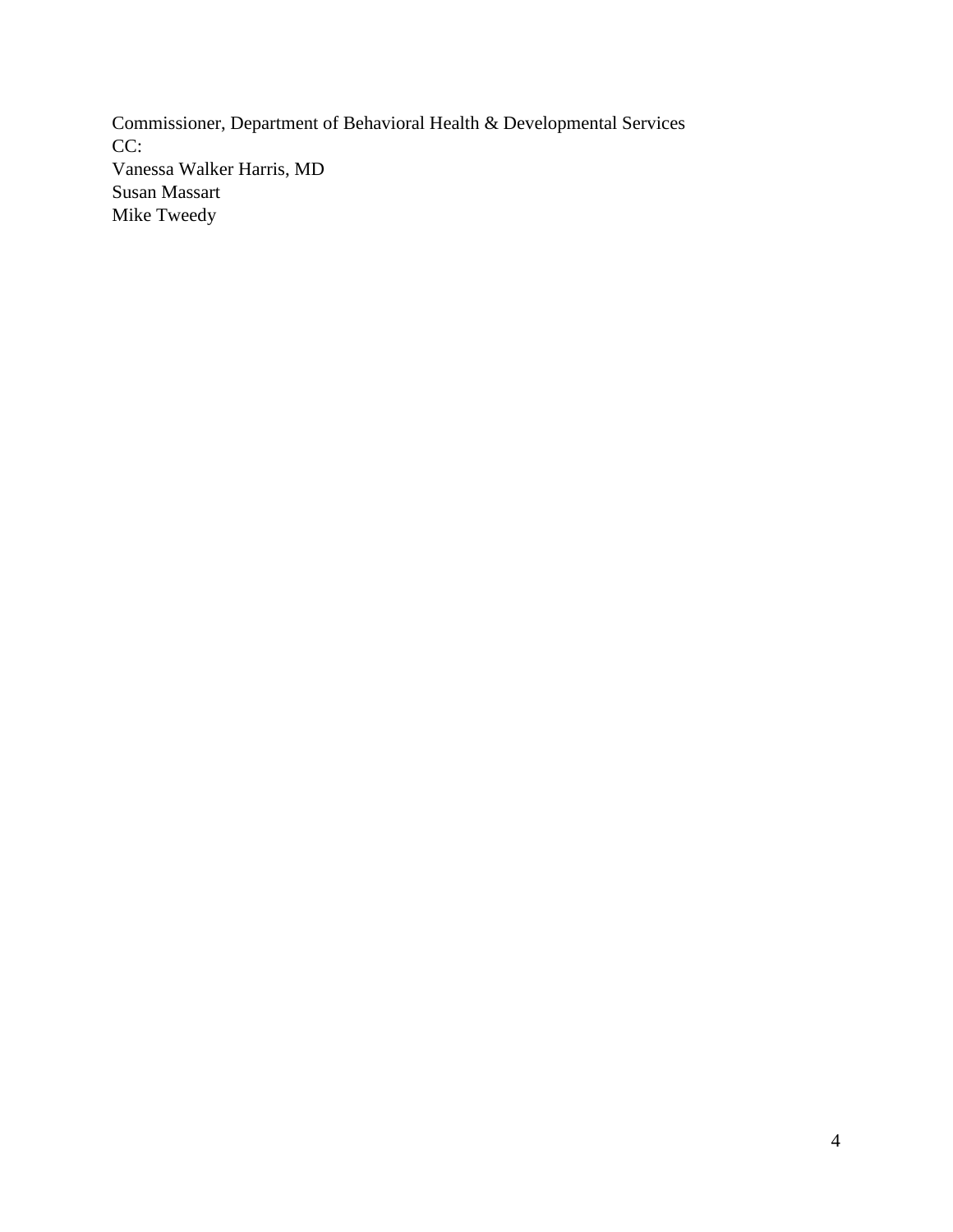

Report on Item 320.LL of the 2021 Appropriations Act

# **Report on Collaboration between DBHDS and VTCC**

To the Chairs of the Senate Finance and House Appropriations Committees and the Joint Subcommittee to Study Mental Health Services in the Commonwealth in the 21<sup>st</sup> Century

*Tuesday, November 23, 2021*

1220 BANK STREET • P.O. BOX 1797 • RICHMOND, VIRGINIA 23218-1797 PHONE: (804) 786-3921 • FAX: (804) 371-6638 • WEB SITE: WWW.DBHDS.VIRGINIA.GOV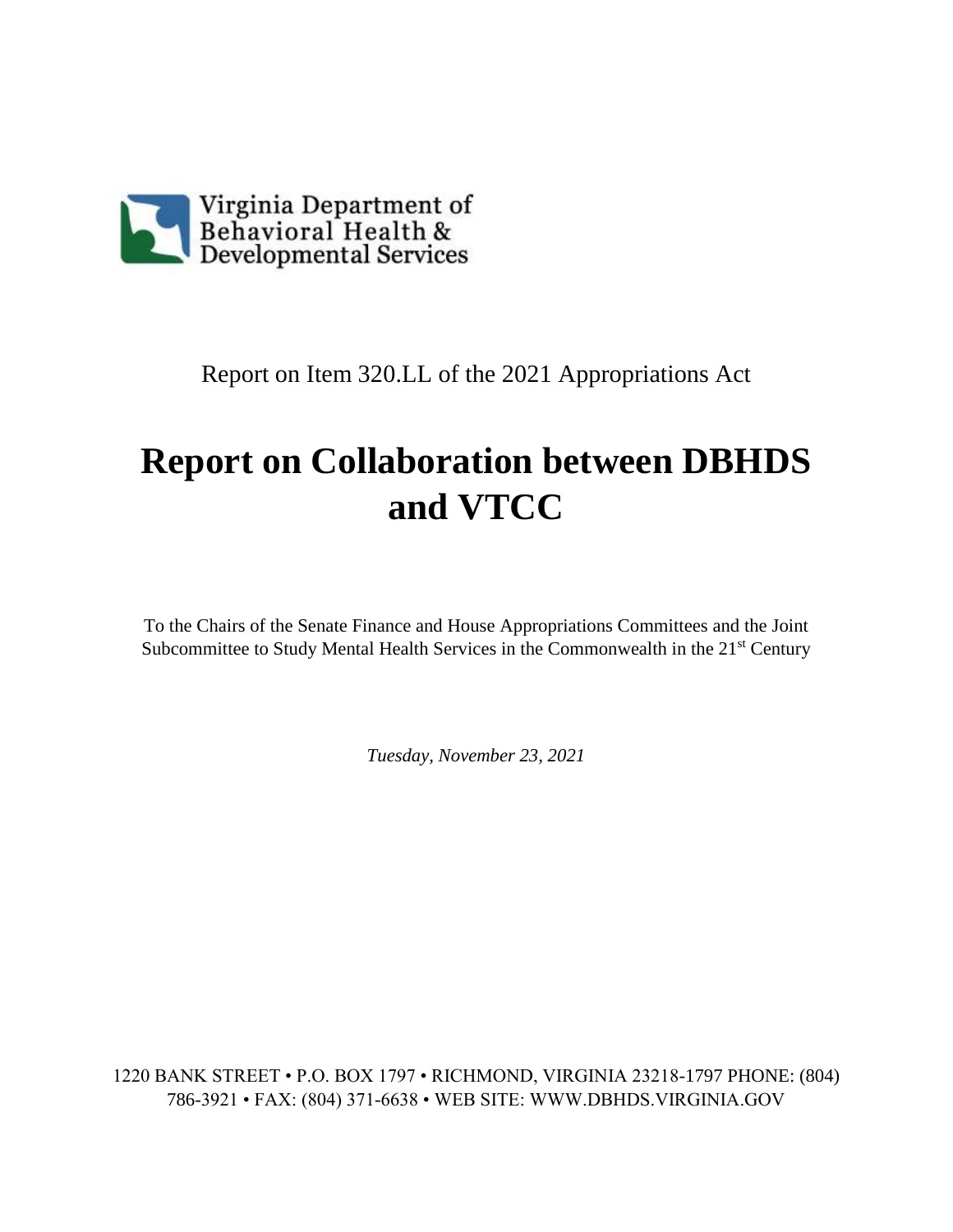## **Preface**

Item 320.LL of the 2021 Acts of Assembly directs the Department of Behavioral Health and Developmental Services (DBHDS) to collaborate with the Virginia Treatment Center for Children (VTCC) on strategies to relieve the high bed census at the Commonwealth Center for Children and Adolescents (CCCA). Specifically, the language states:

*The Department of Behavioral Health and Developmental Services, in collaboration with the Virginia Treatment Center for Children (VTCC), shall examine and develop strategies to better utilize VTCC in assisting with relief for the census pressures on the Commonwealth Center for Children and Adolescents (CCCA). The strategies to be examined shall include, but are not limited to: (i) diversion strategies when CCCA is near capacity; (ii) increasing the number of Temporary Detention Order admissions; and (iii) operating as a step-down facility from CCCA. The department shall report its finding and recommendations to the Chairs of the House Appropriations and Senate Finance and Appropriations Committees and the Joint Subcommittee to Study Mental Health Services in the Commonwealth in the 21st Century by November 1, 2021.*

This report details diversion and step-down strategies DBHDS and VTCC can implement in partnership in order to alleviate the bed census at CCCA and help prevent avoidable inpatient hospitalization. It also details the estimated financial requirements of this agreement.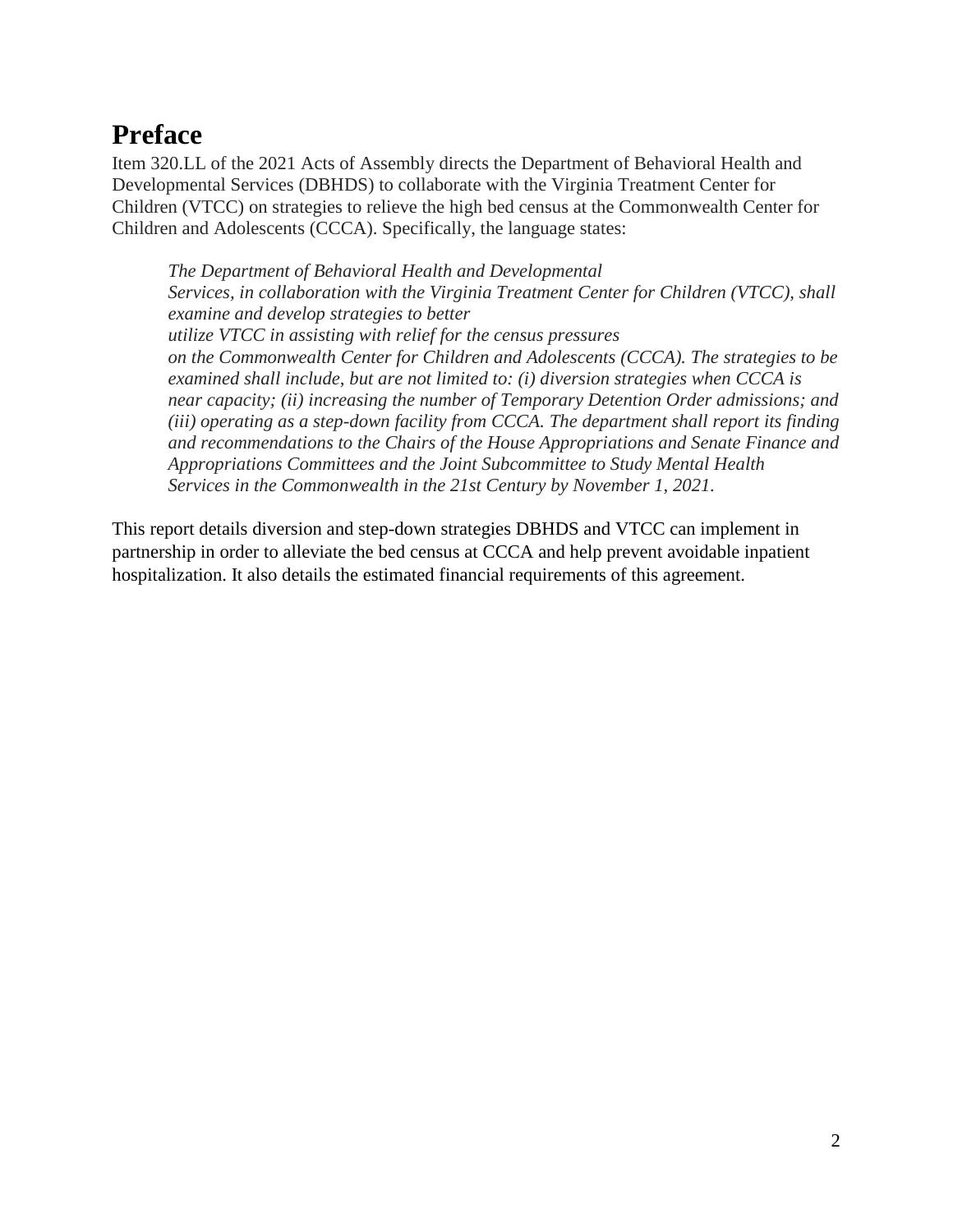## **Table of Contents**

| Mental Health Services for Children and Adolescents in Foster Care (DSS Custody) 9      |
|-----------------------------------------------------------------------------------------|
|                                                                                         |
|                                                                                         |
|                                                                                         |
| Mental Health Services for Children and Adolescents with Developmental Disabilities  12 |
|                                                                                         |
|                                                                                         |
|                                                                                         |
|                                                                                         |
| Appendix B: Pediatric Behavioral Health Care Management at VCU Health System  16        |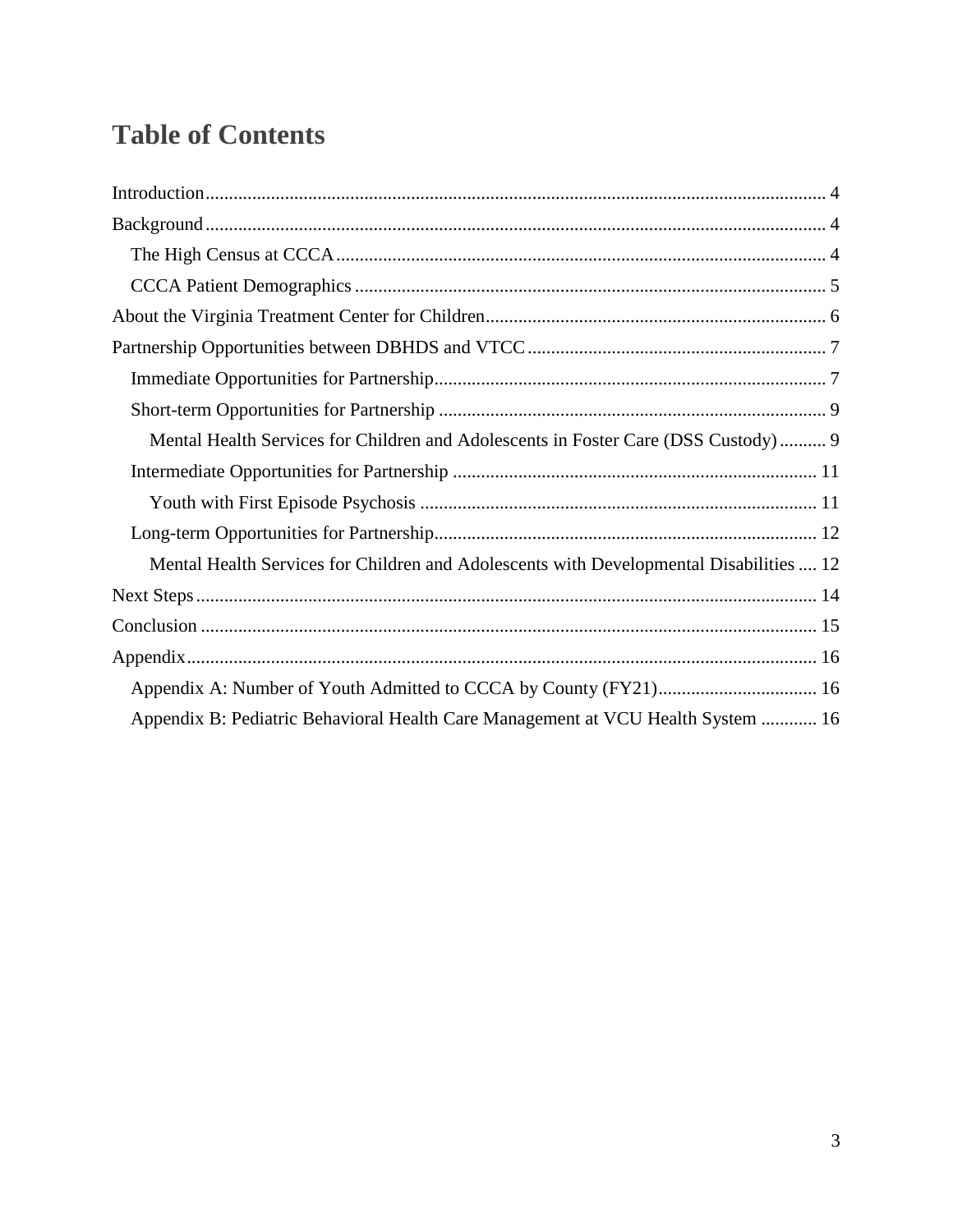## <span id="page-7-0"></span>**Introduction**

This report details potential strategies for alleviating the high bed census at the Commonwealth Center for Children and Adolescents (CCCA) through partnership between the Department of Behavioral Health and Developmental Services (DBHDS) and the Virginia Treatment Center for Children (VTCC). VTCC recently began implementing changes to its model of care including an interdisciplinary approach that increases the clinical services available within the VCU Health System Emergency Department. VTCC has expressed interest in partnering with DBHDS in the following areas:

- Increase capacity and fully serve children and adolescents subject to a temporary detention order (TDO) who would otherwise be admitted to CCCA
- Serve as a step-down for youth clinically ready to discharge from CCCA
- Assist with preventing inpatient hospitalizations altogether for children for whom an alternative is appropriate
- Further develop innovative treatment models that address the complex needs for children's mental health

The following includes an overview of the high bed census at CCCA including more information on CCCA's patient population, VTCC's plans for shifting its model of care, and shared strategies between DBHDS and VTCC to alleviate the high bed census at CCCA and prevent TDOs and inpatient hospitalization altogether when appropriate.

## <span id="page-7-1"></span>**Background**

 $\overline{a}$ 

## <span id="page-7-2"></span>**The High Census at CCCA**

CCCA is the only state facility in Virginia for children under 18 years old and has a capacity of 48 beds across four 12-bed units. Admissions to CCCA have increased significantly in recent years. Between FY 2017 and FY 2020, admissions increased by 34 percent, reaching over 1,000 in FY 2019. Additionally, since the "Bed of Last Resort" legislation (§37.2-809) passed in 2014, CCCA primarily admits minors under a TDO with a nominal number who are admitted without a TDO, including individuals who are in custody of the Department of Juvenile Justice (DJJ). Across the entire private and public inpatient child psychiatric system, in FY 2020, CCCA admitted 38 percent of all minors under a TDO compared to 28 percent in FY 2017.<sup>1</sup>

Child and adolescent inpatient psychiatric hospitalizations exhibit a seasonal pattern that aligns with the school year, a known pattern due to related social and emotional stressors. Figure 1 displays monthly admission patterns in FY 2020 and FY 2021, which is a reflection of the impact of the COVID-19 pandemic. CCCA experienced a COVID-19 outbreak that resulted in decreased staff capacity, limiting the number of available beds to 18. Additionally, the impact of stay-at-home orders and the shift to a largely virtual public education during this time changed

<sup>&</sup>lt;sup>1</sup> Note that FY 2020 data is often used as a point of comparison in this report as data from FY 2021 CCCA admissions reflects disruption from the COVID-19 pandemic including temporary closures due to virus outbreaks, staffing shortages, and offline beds.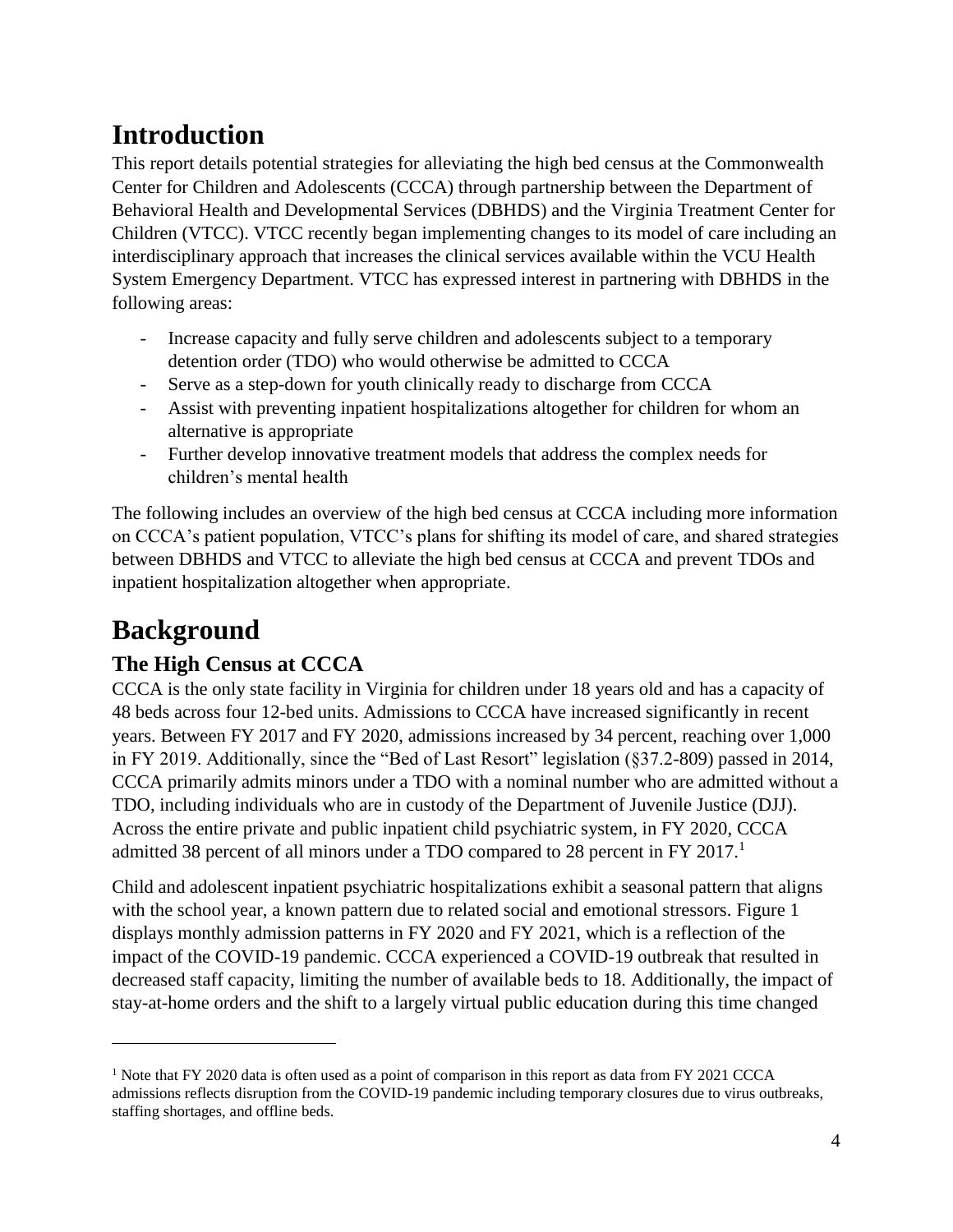the typical seasonal distribution seen in other years. Typically, from September through June, the inpatient census of CCCA is largely sustained above 85 percent and at times reaches or exceeds 100 percent. Due to the "Bed of Last Resort" legislation, despite lacking bed availability, CCCA must accept any minor under a TDO when no alternative placement can be found. As a result, during these peak times children may have to wait in emergency departments (EDs) or other medical units until a bed is available at CCCA. Often youth who are admitted to CCCA are hours from home, which impedes family engagement in treatment and discharge planning and makes care coordination more challenging. However, many of these youth can be served in alternative settings if made available, such as intensive community-based services including mobile crisis, crisis stabilization units, partial hospitalization programs, and intensive outpatient programs.





\*Admissions dropped temporarily in FY20 and FY21 due to COVID-19 and staffing shortages, but this trend is not expected to continue in future years.

### <span id="page-8-0"></span>**CCCA Patient Demographics**

Sixty-nine percent of CCCA patients are age 14 and up, which reflects the age of objecting and incapable minors in Virginia. Over a quarter (27 percent) are 17 years old and another quarter are children under age 14 years old (30 percent). Gender and racial disparities exist among the population served by CCCA, such that 57 percent of CCCA admissions are male, and while African American youth constitute 19 percent of the child population of Virginia, they represent over 40 percent of the CCCA admissions.<sup>2</sup>

Individuals in DSS custody are disproportionately represented in the CCCA population, comprising 18 percent of admitted patients but 33 percent of all inpatient bed days.<sup>3</sup> Individuals

 $\overline{a}$ 

<sup>2</sup> DBHDS State Hospital Data, FY 2021.

<sup>3</sup> DBHDS State Hospital Data, FY 2019.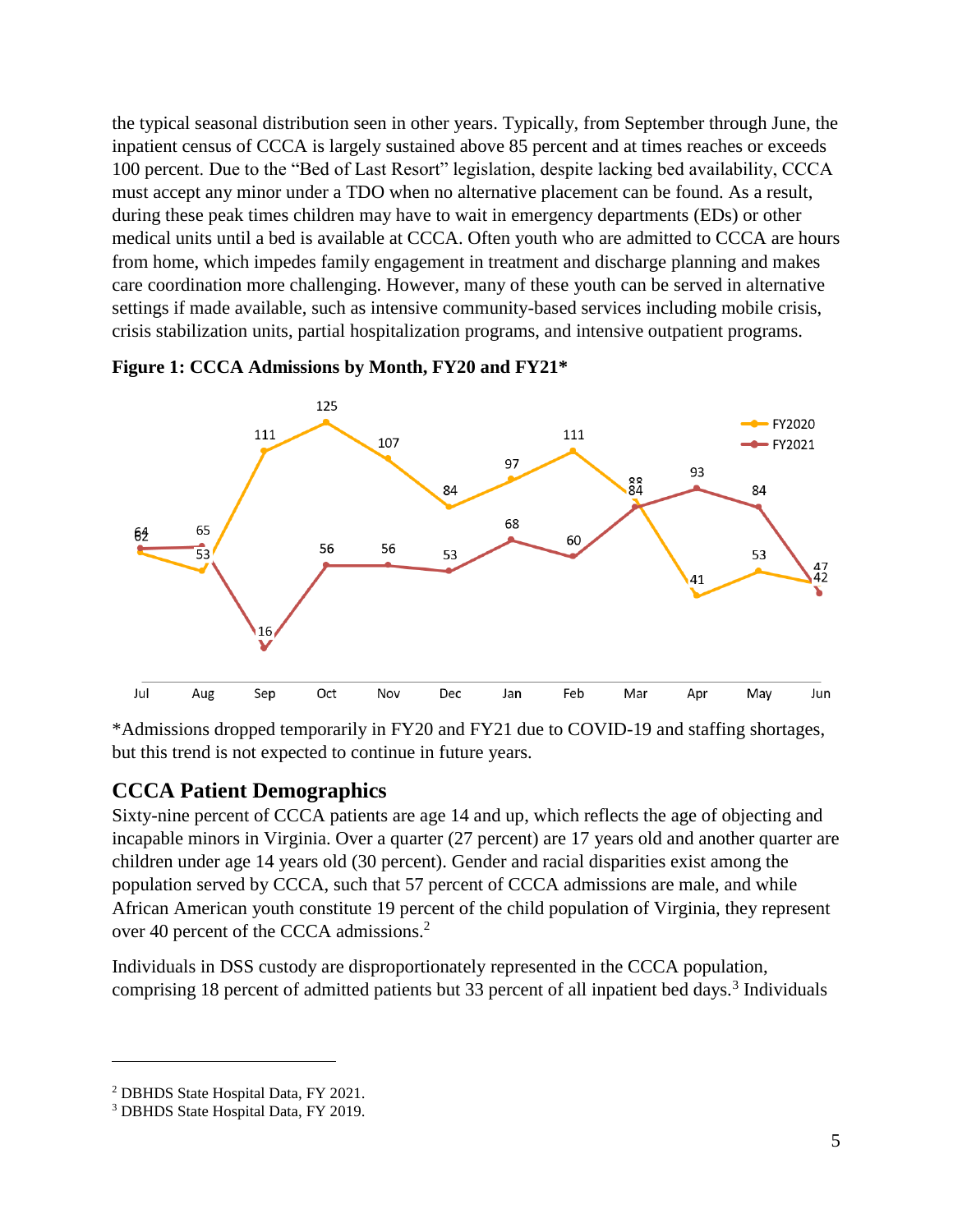in foster care tend to experience longer lengths of stay and are more frequently referred out of CCCA to residential treatment centers or group homes.

Approximately 30 percent of admissions are patients with a primary or co-occurring diagnosis of autism or intellectual or developmental disability. Due to their individual behavioral needs related to aggression, inability to fully integrate into a general milieu setting, or maladaptive behaviors such as self-soothing (i.e., head banging) or sensory seeking (i.e., socially inappropriate self-stimulation) behaviors, there is a high utilization of one-to-one staffing, which requires one direct care staff assigned to a single individual patient around the clock. While the presenting behavior in ninety-five percent of CCCA admissions is aggression, after admission, less than 20 percent of children require any form of seclusion or restraint. Often, aggressive behavior is a deterrent to admission in a private facility, even years later.<sup>4</sup>

## <span id="page-9-0"></span>**About the Virginia Treatment Center for Children**

In 2013, the General Assembly allotted funding for the purpose of constructing a new facility for the Virginia Treatment Center for Children, or VTCC.<sup>5</sup> VTCC offers children and adolescents both inpatient and outpatient mental health services in Richmond, VA.

Effective May 2021, VTCC began implementing several changes to its model of care and is taking steps to improve throughput in its Pediatric Emergency Department and reduce length of stay on inpatient units (more information available in [Appendix B\)](#page-19-2). In addition, VTCC has made extensive changes to its traditional exclusionary criteria with the intent of providing care to more children and continuing to accept TDO admissions. New leadership at VTCC has implemented an interdisciplinary approach to care – in particular, by more fully integrating social workers, case managers, and advanced practice nurses. These clinicians are now embedded throughout the care continuum for pediatric patients, with the goal of ultimately reducing the need for child and adolescent inpatient hospitalization. This increase in clinical services available throughout the care continuum, including in the VCU Health System Pediatric Emergency Department, should help to decrease overall hospitalization rates by providing psychiatric triage and case management services necessary to mitigate their risk and stabilize the patient and family support network.

Since March 1, 2021, VTCC has hired three new child psychiatrists. At present, however, VTCC, much like the rest of the Commonwealth, is significantly impacted by capacity limitations due to the shortage of the mental health workforce, which is further exacerbated for specialists in child mental health. Nursing recruitment in particular remains a challenge and is being prioritized at every level. With the necessary decrease of inpatient beds due to the workforce mental health shortage, VTCC was able to maintain a consistent average daily census and has created a tiered plan to increase bed capacity (Table 1). This increased capacity plan is dependent on patients' acuity, severity of illness and scope of services that needs to be provided.

 $\overline{a}$ 

<sup>4</sup> Children's Inpatient Workgroup Report. DBHDS. (2020). Available at: https://rga.lis.virginia.gov/Published/2020/RD215/PDF

<sup>&</sup>lt;sup>5</sup> Item C-39.40 of the 2013 Appropriations Act.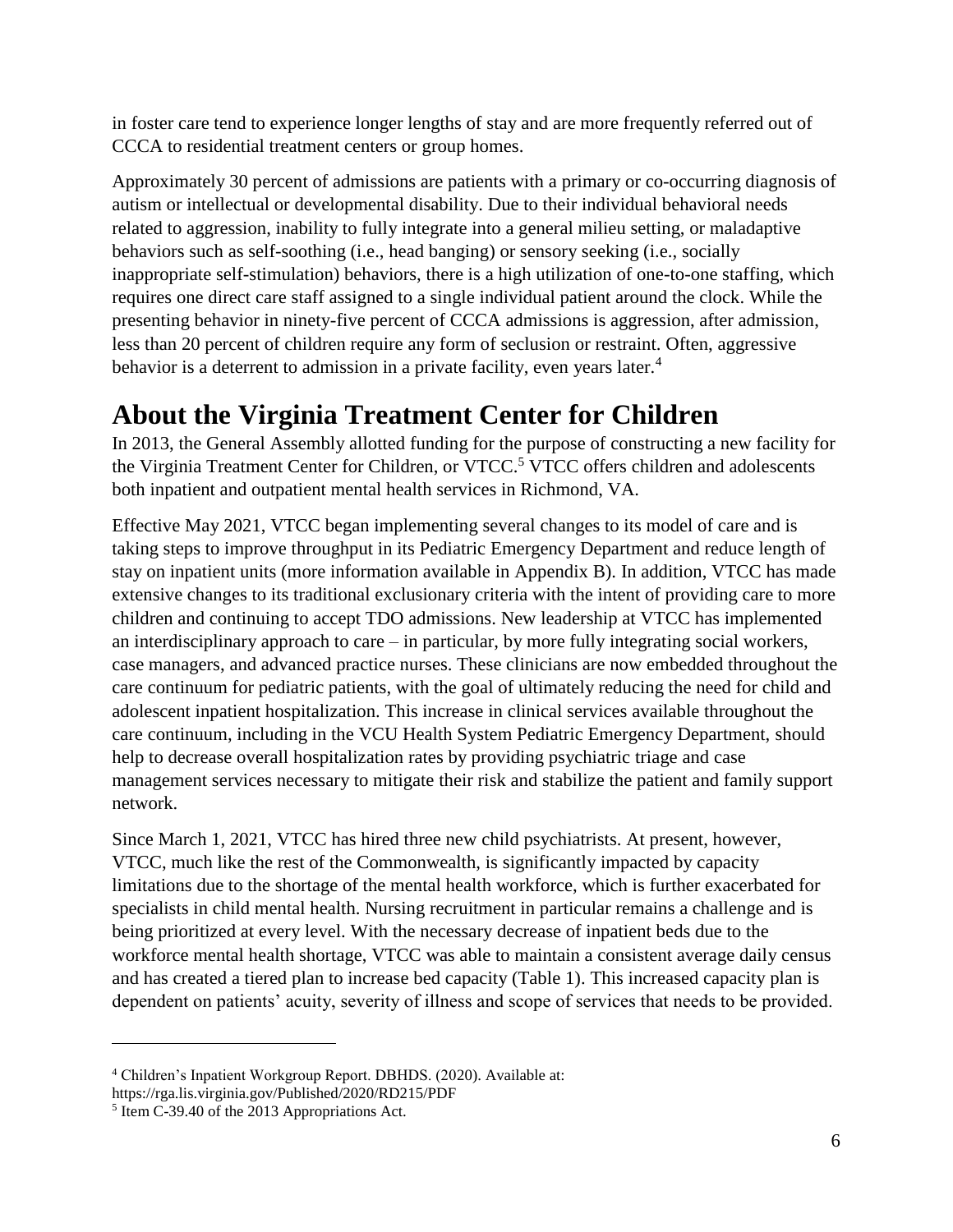| Table 1: Plan to Increase Capacity at VTCC |
|--------------------------------------------|
|                                            |

|             | <b>Restore</b> | <b>Total</b> |
|-------------|----------------|--------------|
|             | <b>beds</b>    | <b>beds</b>  |
| 11/1/2021   |                | 20           |
| 12/1/2021   |                | 24           |
| 2/1/2022    |                | 28           |
| Spring 2022 |                | 32           |

Based on specific needs expressed by DBHDS and other partners, VTCC intends to implement its planned operational changes by focusing capacity building to meet the inpatient, diversion, and step-down needs of the following priority patient populations:

- Children and adolescents under custody of the Department of Social Services (DSS)
- Children and adolescents with developmental disabilities (excluding non-verbal developmental disabilities)
- Youth with first episode psychosis

It should also be noted that by first focusing on enhancing support for the aforementioned patient populations, VTCC will not immediately be capable of meeting the inpatient needs of other specialized populations, such as patients with eating disorders or a primary diagnosis of a substance use disorder. Eventually, however, VTCC has expressed its commitment to partnering and possibly assisting with these patient populations as well.

## <span id="page-10-0"></span>**Partnership Opportunities between DBHDS and VTCC**

This report details several diversion and step-down possibilities, categorized by in terms of immediate, short-term, intermediate, and long-term goals based on necessary resources such as capital investments or changes, hiring, and training. The proposed programs set forth in this report would require additional financial support from the Commonwealth to ensure appropriate staffing – both in numbers and in skill sets.

## <span id="page-10-1"></span>**Immediate Opportunities for Partnership**

CCCA's immediate needs include partners willing to admit children and adolescents that would otherwise be admitted to CCCA. VTCC continues to accept TDO admissions on a limited basis. By Spring 22, it anticipates increasing its current capacity by 12 beds to a total of 32 beds.

Table 2 outlines FY2020 data for CCCA admissions in general. This data was used to calculate estimated cost avoidance for the state should VTCC agree to take a proportion of CCCA admissions.

| Table 2: FY 2020 CCCA Data |     |  |
|----------------------------|-----|--|
| <b>Total Admissions</b>    | 979 |  |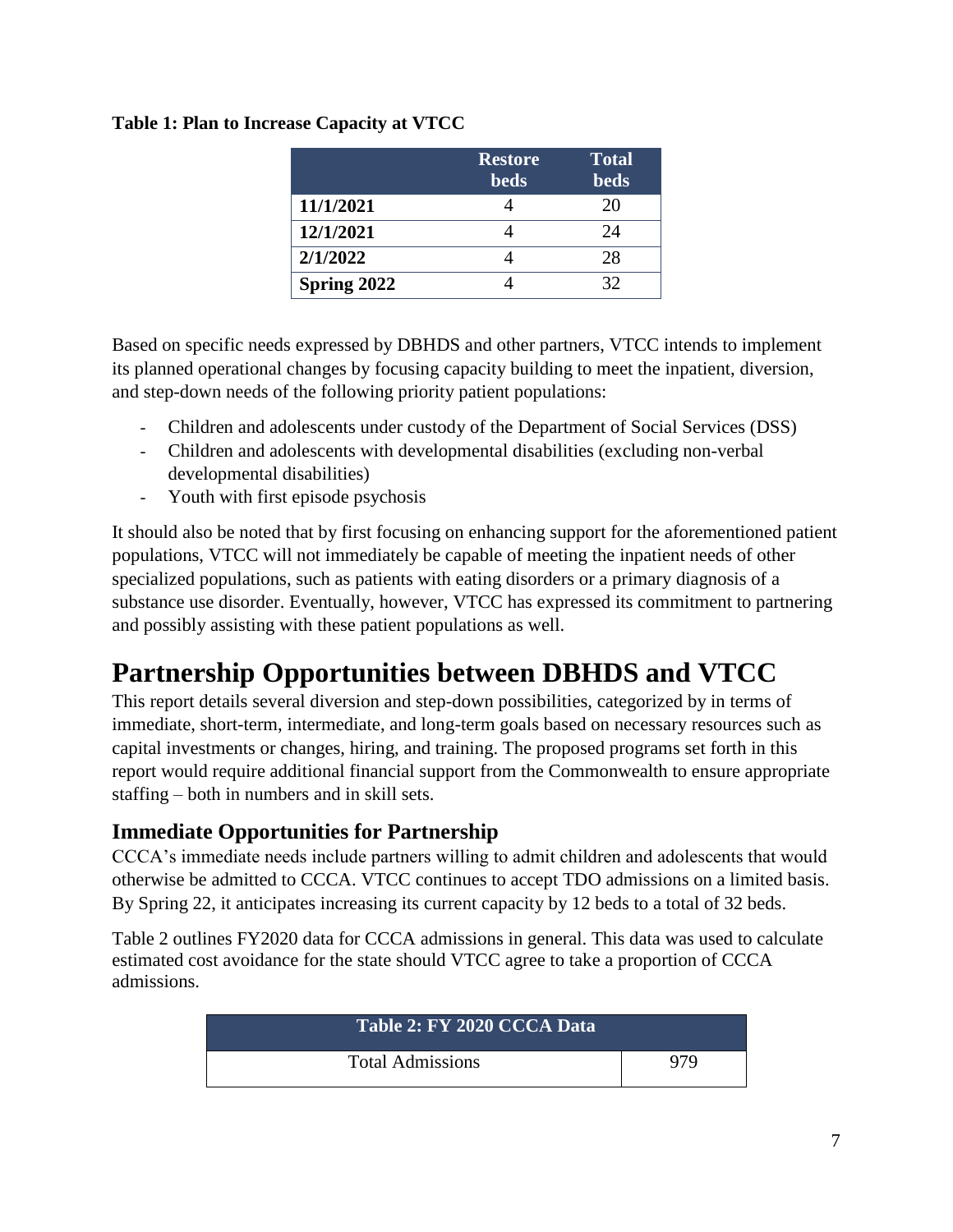| <b>Total Bed Days</b>           | 9,945      |
|---------------------------------|------------|
| Statewide Average LOS           | 11.8       |
| Cost per Bed Day                | \$1,660.78 |
| Total Admissions from Region 4* | 181        |
| Total Bed Days from Region 4*   | 1,837      |

*<sup>\*</sup>See [Appendix A](#page-19-1) for a map of DBHDS regions*

Should VTCC agree to admit a proportion of individuals admitted to CCCA from Region 4 who fall under the priority patient populations described above (namely, individuals with a diagnosis of ID/DD or psychosis and individuals under DSS custody), the immediate anticipated outcome for the strategies outlined in this report would be a decrease in CCCA admissions for the target populations identified, allowing for CCCA to admit other child and adolescent populations. CCCA incurs costs for youth who are uninsured and when the child continues to remain at CCCA after the child's clinical situation no longer meet the medical necessity criteria for continued stay as defined by Medicaid or another insurer.

Table 2 displays estimated annual bed days for Region 4 CCCA admissions in the priority patient populations identified.

|                            | <b>Region 4</b><br><b>CCCA</b><br><b>Admissions</b> | <b>Estimated</b><br><b>Annual CCCA</b><br><b>Bed Days</b> |
|----------------------------|-----------------------------------------------------|-----------------------------------------------------------|
| <b>ID/DD Diagnosis</b>     | 63                                                  | 743                                                       |
| <b>Psychosis Diagnosis</b> | $\overline{5}$                                      | 59                                                        |
| DSS-involved youth*        | 176                                                 | 2,079                                                     |
| <b>TOTAL</b>               | 244                                                 | 2.882                                                     |

**Table 3: Estimated Annual CCCA Bed Days**

*\*CCCA cites 18 percent of admissions are DSS-involved youth*

For the purposes of this report, DBHDS used this data to inform what a potential cost avoidance benefit would be for CCCA that could be used in contracting with VTCC should an agreement be implemented, paying for services otherwise not reimbursed through Medicaid or a private insurer. The below table details approximate bed days and costs for CCCA admissions from Region 4 with three of the target patient populations developed with VTCC. Estimated cost avoidance to the state would depend on VTCC capacity to take on these youth. Table 4 outlines estimated cost avoidance based on varying diversion levels of the priority populations.

**Table 4: Estimated Cost Avoidance based on Varying Diversion of the Priority Populations**

|             | <b>Estimated Bed Days</b> | <b>Estimated Annual Cost</b> |
|-------------|---------------------------|------------------------------|
| % Diversion | <b>Diverted</b>           | <b>Avoidance</b>             |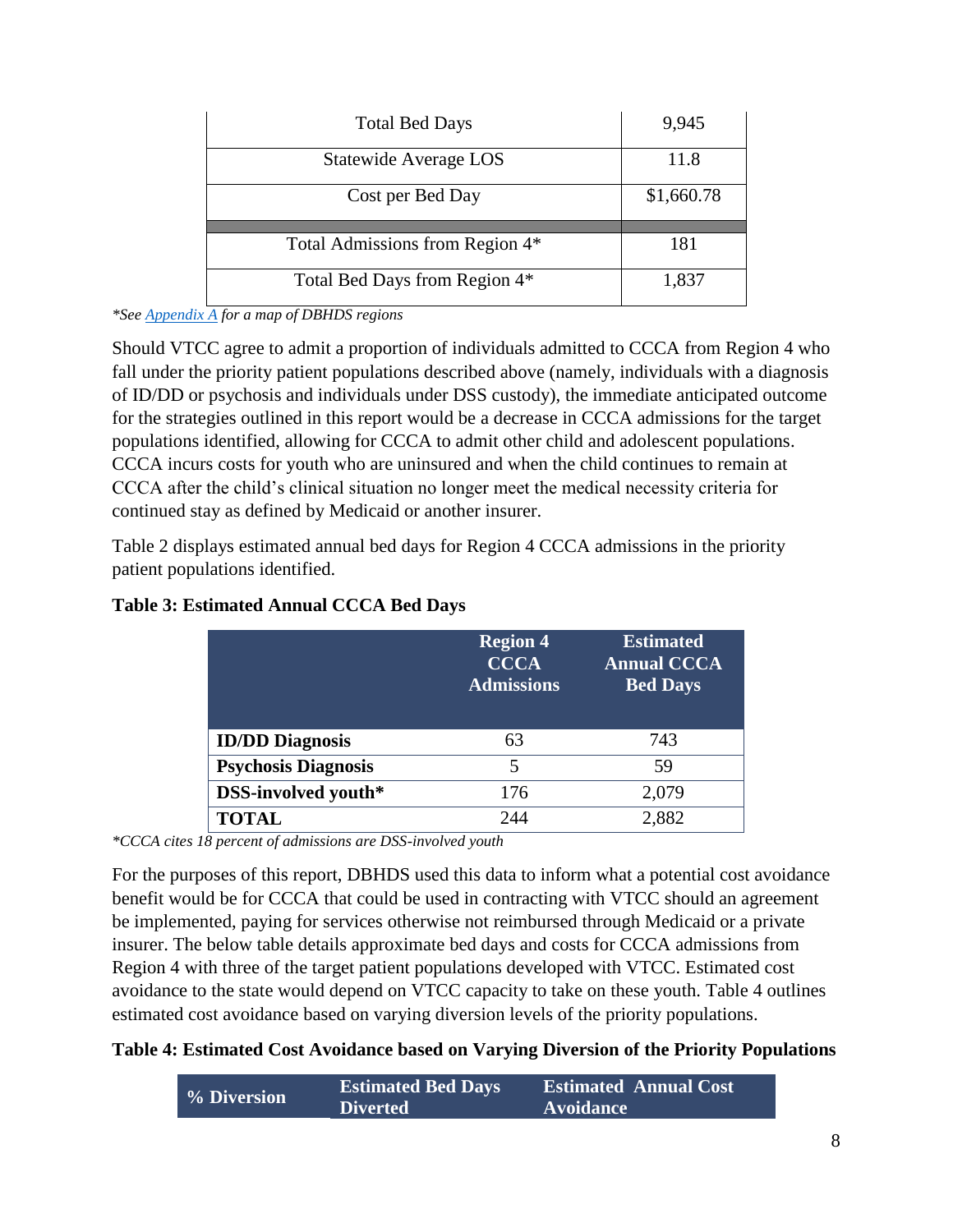| 50%  | 1,440 | \$2,393,015 |
|------|-------|-------------|
| 75%  | 2,161 | \$3,589,522 |
| 100% | 2,881 | \$4,786,029 |

Based on the above estimates, should VTCC agree to accept 50-100 percent of CCCA admissions from Region 4 with a diagnosis of ID/DD or psychosis or who are DSS-involved, it would lead to an annual cost avoidance to the Commonwealth between \$2.3 and \$4.7M.

## <span id="page-12-0"></span>**Short-term Opportunities for Partnership**

<span id="page-12-1"></span>Mental Health Services for Children and Adolescents in Foster Care (DSS Custody)

Youth in custody of the Department of Social Services (DSS) remain at risk for serious emotional and behavioral health disorders due to a complex biopsychosocial history that often includes parental history of mental health and substance use disorders, a personal history of trauma, frequent disruptions from school and residential environment, and changes in guardians. Frequent environmental disruptions results in fractured and lack of comprehensive and continuous medical and behavioral health care. Several opportunities exist to: 1) improve the overall assessment and treatment for youth in foster care; 2) maintain foster care youth within their local communities; 3) and expand both diversion and step down alternatives for youth who would likely be placed at CCCA.

VTCC is well positioned to serve this multidisciplinary need for foster care youth due to their expertise in child mental health and relationship with the Children's Hospital of Richmond at VCU, which is the Central Region's expert in pediatric care. In the Children's Inpatient Workgroup, it was noted that many children in DSS custody who are subsequently admitted to CCCA often do not have a clear plan or path and that prior to the "Bed of Last Resort" legislation, CCCA served as a service location where youth with complex needs would receive a more comprehensive evaluation rather than just crisis intervention and stabilization.<sup>6</sup> Many stakeholders indicated that a similar site for youth in foster care is still needed in the system. In response to this, two specific levels of care can be developed for youth in custody of a DSS office located in the Central Region.

### **Diagnostic unit – Comprehensive Evaluation and Treatment**

Given the complex biopsychosocial history of many children in foster care, the presentation of a behavioral health crisis that requires acute inpatient psychiatric treatment is a point in time where a high quality, comprehensive assessment can change the treatment trajectory and break the cycle of repeat hospitalizations. Such assessment may include: a psychiatric and social assessment, observation in a structured environment, assessment and screening of medical needs, assessment of outcomes to previous therapies and medications, consultation on psychiatric diagnosis and complex psychopharmacology, and recommendations related to the psychiatric, medical, educational, and therapeutic interventions individual to the child.

 $\overline{a}$ 

<sup>6</sup> Children's Inpatient Workgroup Report. DBHDS. (2020). Available at: https://rga.lis.virginia.gov/Published/2020/RD215/PDF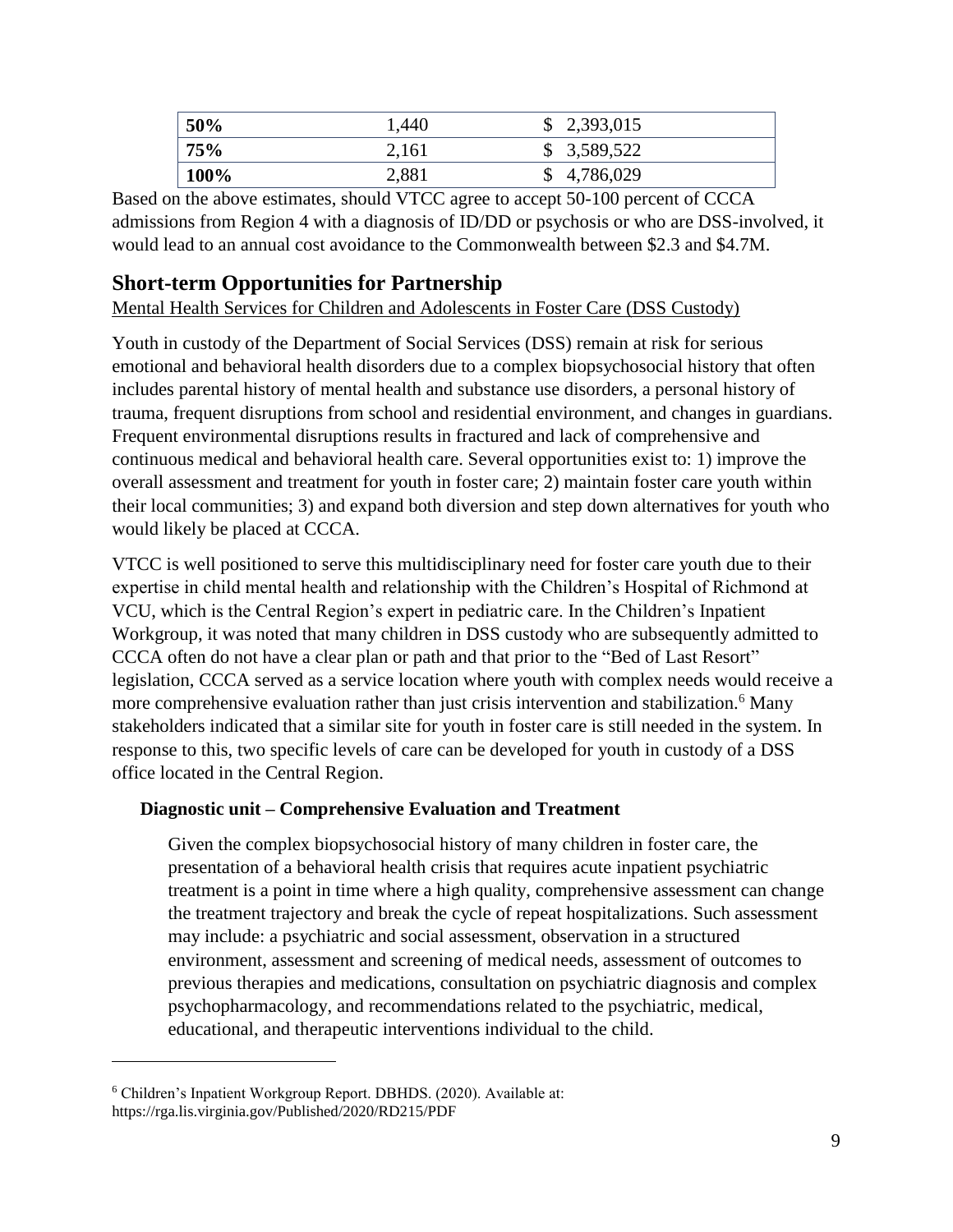In this proposed model of care, youth in foster care could spend up to 30 days at VTCC to receive a comprehensive assessment as well as to develop a transition plan to community-based services. Any inpatient days beyond what is determined to be medically necessary as determined by the insurer could be paid for by the Commonwealth. If it is clinically determined that a longer length of stay is appropriate, the youth may be transferred to CCCA for ongoing treatment. This service allows for thorough evaluation and multidisciplinary treatment of youth while involving the caregivers. At the end of the hospitalization, a comprehensive report outlining diagnostic findings and treatment recommendations would be provided.

Further discussion and contractual details would be needed to operationalize this, with specific attention to clinical presentation and when there are competing demands on both the state hospital and VTCC to accept youth under a TDO. For example, it may be beneficial for DBHDS and VTCC to discuss if a certain portion of beds at VTCC should be reserved or earmarked to ensure continuous availability for the DSS-involved population. This would require a specific funding allotment as well as additional conversations the specific needs of this population. From there, DBDHS and VTCC could work to identify a right-sized budget, including the appropriate complement of providers (e.g., MD/Psychologist/Social Worker). Ultimately, this treatment model would allow the child to remain within the community where services, supports, education, and potential family reunification or kinship placement is intended to remain in line with the mission and values of DSS.

#### **Urgent Outpatient Assessment and Treatment Bridge to Services**

This model of care is similar to the above in regards to achieving timely access to highquality, comprehensive assessment. However, this model would be through the outpatient setting. While a behavioral health crisis may precipitate a need for more intensive services, more often, if interventions can be provided in a timely manner, the need for acute inpatient hospitalization can be completely avoided.

This model provides the same day evaluations for patients in crisis and urgent appointments within 72-hours for referrals from the emergency department or inpatient unit. The program will work closely together with the High Fidelity Wraparound Service.

This service aims to prevent youth with behavioral problems from the need to utilize the ED and subsequent hospitalizations. Bridge services would also include crisis therapeutic service and connection with an ongoing provider at VTCC or facilitation of this connection in their community. Funding provided by the Commonwealth would support the professional time of the psychiatrist to be available within the required timeframe and any physician and other providers' services not otherwise covered by the insurer. Funding would also support additional psychologists, social workers and behavioral health counselors that would be needed to complement the work of the psychiatrist. This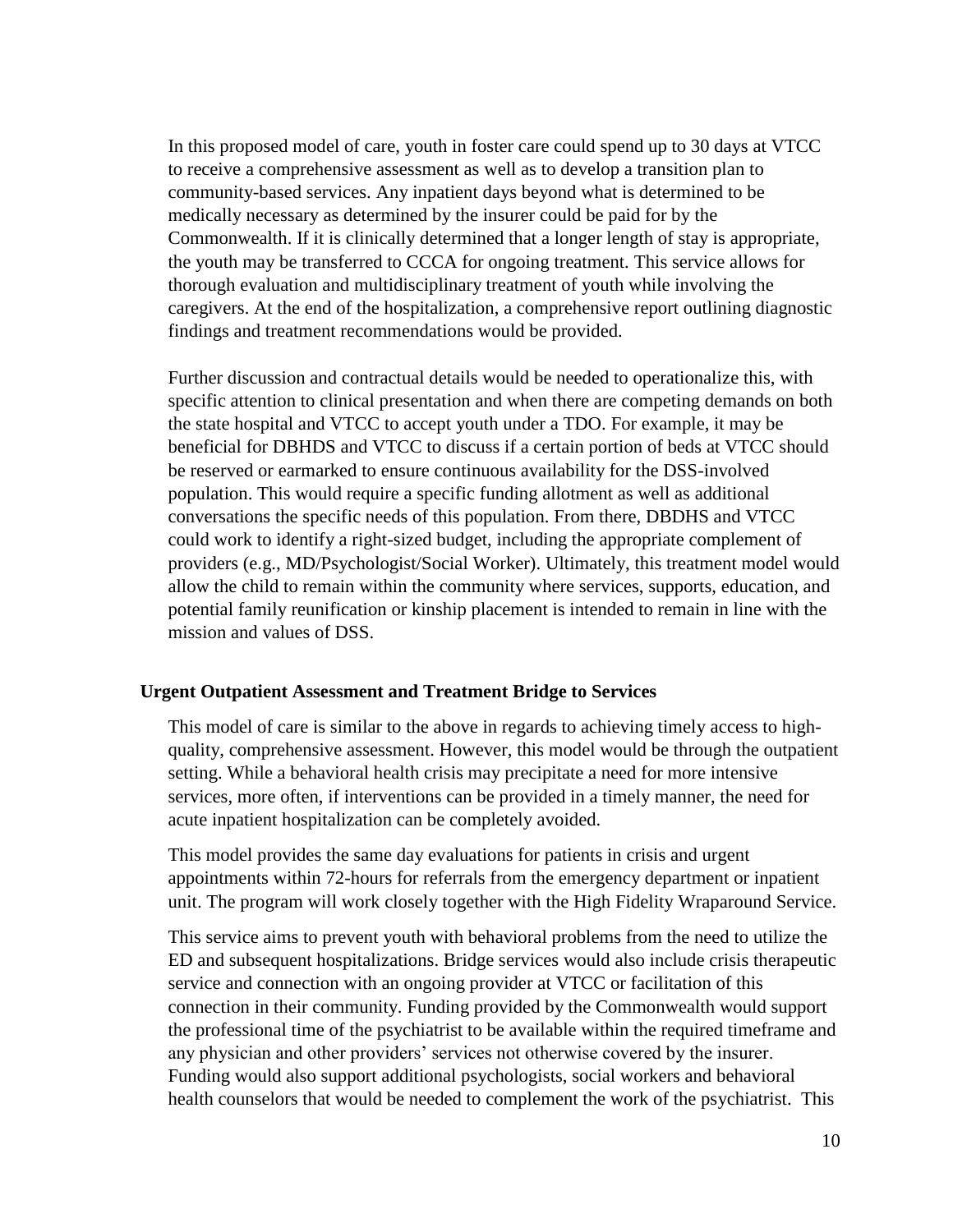outpatient clinic would serve as a diagnostic evaluation and treatment recommendation service location for youth in foster care in Central Virginia.

### **Trauma Recovery Center of Excellence**

To effectively meet the needs of the foster care population in the services proposed, VTCC will utilize best practices and evidence-based therapies such as trauma-focused cognitive behavior treatment (TF-CBT), which has been proven to significantly improve outcomes of youth with traumatic experiences. VTCC will also monitor treatment outcomes. These may include community tenure, decreased hospital admissions, and successful in-home placements for youth with a history of state hospitalization or repeat hospitalizations and out-of-home placements.

Having a dedicated trauma center will ensure that children in foster care that experienced traumatic events will receive the evidence-based treatment they need to succeed. Opening this center will require training of staff in TF-CBT and providing ongoing supervision to ensure proper adhering to the model. In addition, VTCC will provide training and supervision as needed to CCCA staff, to meet intended shared outcome metrics.

### <span id="page-14-0"></span>**Intermediate Opportunities for Partnership**

### <span id="page-14-1"></span>Youth with First Episode Psychosis

 $\overline{a}$ 

First episode of psychosis is often an indicator of the emergence of serious mental illness such as schizophrenia, and evidence indicates that high intensity interventions provided at this early stage of illness change the long-term trajectory of the disorder and help youth reach recovery goals effectively. Programs that provide early intervention for severe mental illness, such as schizophrenia and bipolar disorder, are needed to reduce long-term morbidity associated with these conditions, such as repeat psychiatric hospitalizations and recurrence of severe episodes of symptom exacerbation.

One such program Coordinated Specialty Care (CSC), an evidence-based, standardized treatment for first episode psychosis, which is currently provided by eleven CSBs to transitional age youth, ages 16-25 years, who have an emerging serious mental illness. Virginia uses a combination of Mental Health Block Grant set-aside funds and state funds to support CSC programs. For the Commonwealth to achieve statewide expansion, the development of a Medicaid rate is critical.<sup>7</sup> The impact of evidence-based, high intensity treatments for early stages of SMI will result in decreasing the overall burden on inpatient psychiatric facilities.<sup>8</sup>

<sup>7</sup> Item 320.MM of the 2021 Appropriations Act requires DBHDS to develop a report including recommendations to expand and improve services for individuals with first episode psychosis by November 15, 2021.

<sup>8</sup> Virginia Department of Medical Assistance Services, Virginia Department of Behavioral Health and Developmental Services, & the Farley Health Policy Center. Virginia Medicaid Continuum of Behavioral Health Services. December 2018.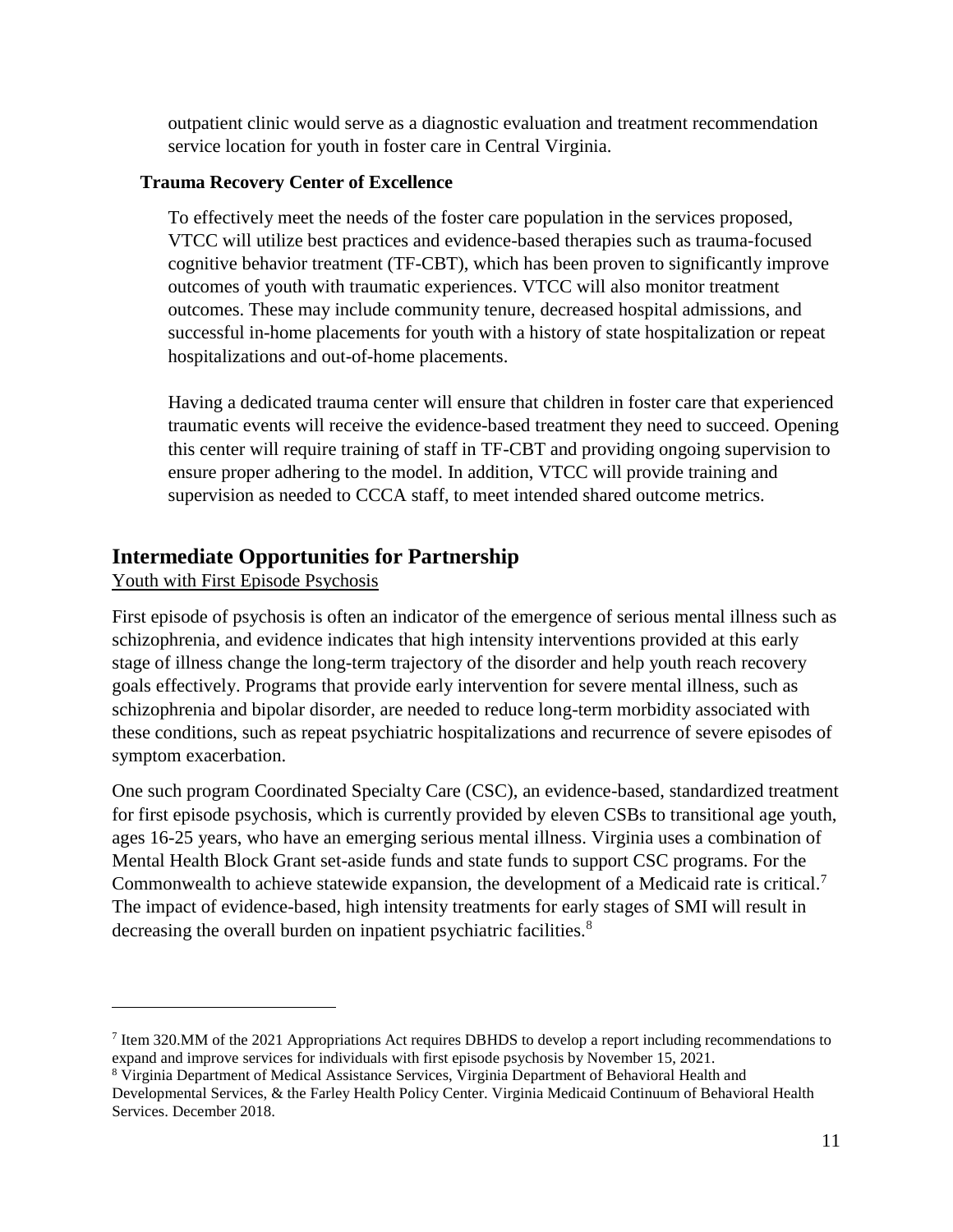In addition to the current lack of Medicaid reimbursement, another significant limitation to expanding CSC programs is workforce training and outcome monitoring. VTCC has a long history serving as a training location for psychiatrists, pediatricians, social workers, psychologists, nurses, nurse practitioners, and psychiatric pharmacists, and are overall part of the VCU Health System and the Children's Hospital of Richmond at VCU where they also have access to medical services. They provide services onsite, in-person, and have the capacity to provide telehealth services. VTCC faculty are also part of the VCU School of Medicine, and therefore have access to educational resources, research, and grant funding. VTCC is uniquely positioned to partner with the Commonwealth to build capacity and expansion of CSC programs through the training of qualified workforce. While the impact on CCCA would be indirect, this program would help to bend the curve on the rising rates of state psychiatric hospitalization.

## <span id="page-15-0"></span>**Long-term Opportunities for Partnership**

<span id="page-15-1"></span>Mental Health Services for Children and Adolescents with Developmental Disabilities

Youth with developmental disabilities (DD) present with a wide range of intellectual, adaptive, and functional abilities. Due to their varying ability to cognitively and emotionally react to stressors, many youth with DD present with a maladaptive behavioral response such as aggression toward self, others, or their surrounding environment. Not all behavioral episodes are due to a co-occurring psychiatric condition. However, it can be challenging during an acute crisis to fully assess the root cause of the exacerbation. In addition to psychiatric conditions, behavioral changes in youth with DD can be a result of medical conditions or medication side effects, physical pain, a change to their daily routine, unfamiliarity with a new environment or setting, or frustration due to limited ability to communicate effectively. Unfortunately, when these behaviors lead to inpatient psychiatric hospitalization, youth with DD may be further triggered due to the restrictive inpatient environment. Youth may further escalate their behavioral response in this setting, resulting in prolonged hospitalization and difficulty transitioning back into the community, a scenario often seen at CCCA.

To meet current needs to specifically serve youth with DD at the point of a behavioral health crisis, the development of short-term, crisis services at VTCC would help to divert from state hospitalization. In alignment with Project BRAVO, which details the enhancement of behavioral health services offered through Medicaid, development of the following DD specific services at VTCC could be explored:

### **1. Applied Behavioral Analysis (ABA)**

ABA means the practice of behavior analysis as established by the Virginia Board of Medicine in § 54.1-2900 as the design, implementation, and evaluation of environmental modifications using behavioral stimuli and consequences, to produce socially significant improvement in human behavior, including the use of direct observation, measurement, and functional analysis of the relationship between environment and behavior. ABA services includes the following four characteristics: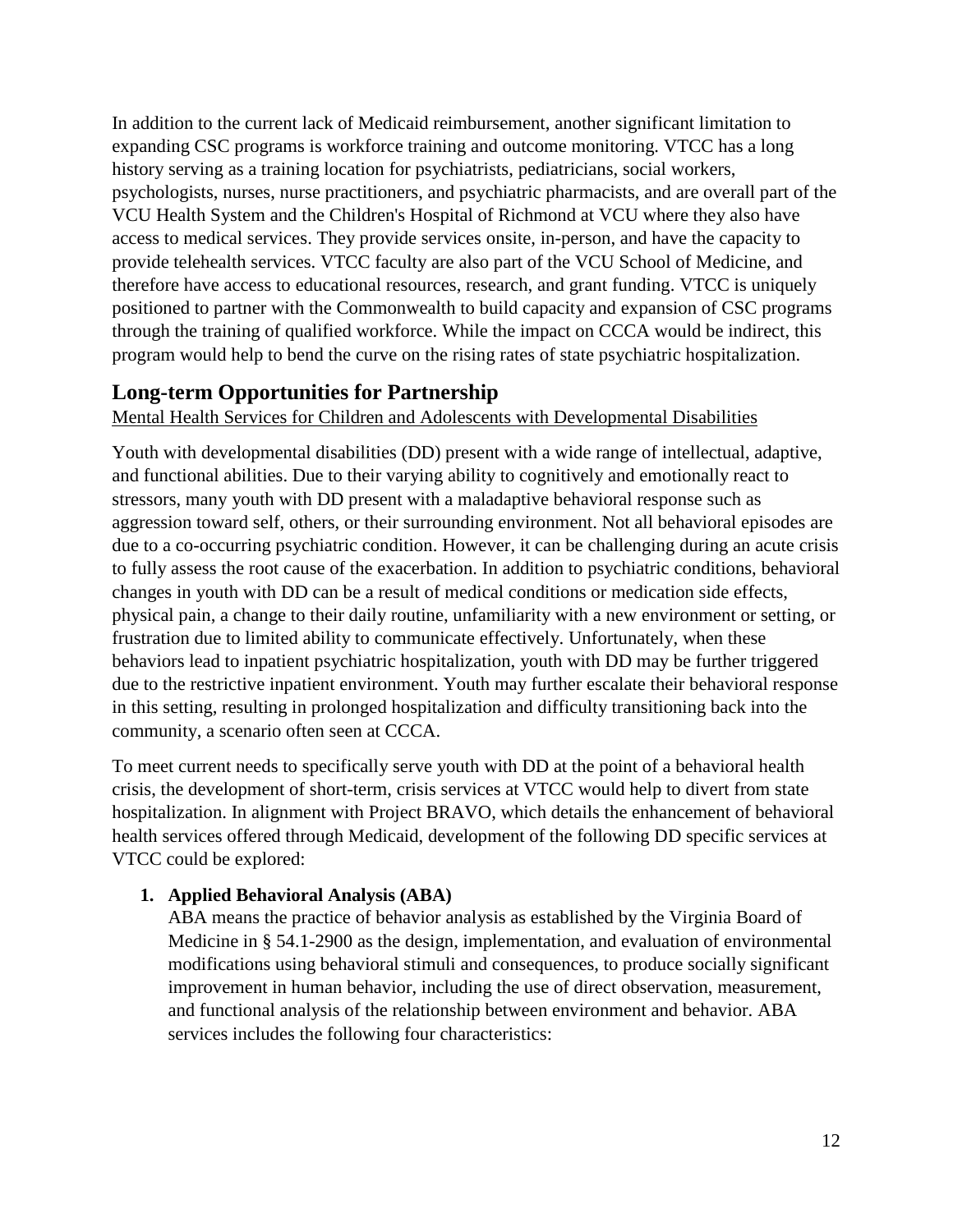- a. An objective assessment and analysis of the client's condition by observing how the environment affects the client's behavior, as evidenced through appropriate data collection.
- b. Importance given to understanding the context of the behavior and the behavior's value to the individual, the family, and the community.
- c. Utilization of the principles and procedures of behavior analysis such that the client's health, independence, and quality of life are improved.
- d. Consistent, ongoing, objective assessment and data analysis to inform clinical decision-making.

ABA is a highly evidence-based modality of therapy for youth with DD. Currently, ABA services are limited to being only provided in an outpatient or clinic-based setting, however, this therapy can provide continuity of supports when also applied in an inpatient setting if needed. To be able to fully support youth with DD in acute psychiatric settings at VTCC, ABA therapy can be integrated as part of this treatment modality. VTCC has proposed partnering with a community partner, such as the Faison Center, in exploring what such an integrated care model might look like. As services are further developed to support individuals with DD, VTCC could recruit as part of their inpatient and/or crisis teams, ABA therapists.

Since ABA services are not covered by Medicaid when provided in an inpatient setting, should funding be allotted for this purpose by the General Assembly, DBHDS could develop a contract to cover costs to support ABA services provided in the inpatient setting.

### **2. 23-Hour Crisis Observation for youth with DD**

23-Hour Crisis Stabilization provides a period of up to 23 hours in a community-based facility that provides assessment and stabilization interventions to individuals experiencing a behavioral health crisis. This service should be accessible 24/7 and is indicated for those situations wherein an individual is in an acute crisis. 23-Hour Crisis Observation requires a safe environment for observation and assessment prior to determination of whether admission to an inpatient or residential crisis stabilization unit setting is necessary. This service allows for an opportunity for thorough assessment of crisis and psychosocial needs and supports throughout the full 23 hours of service to determine the best resources available to for the individual to prevent unnecessary hospitalization.

Implementing this program at VTCC would require significant new staffing resources, and therefore should be considered as a long-term goal, after current workforce shortages are addressed.

### 3. **Residential Crisis Stabilization Units**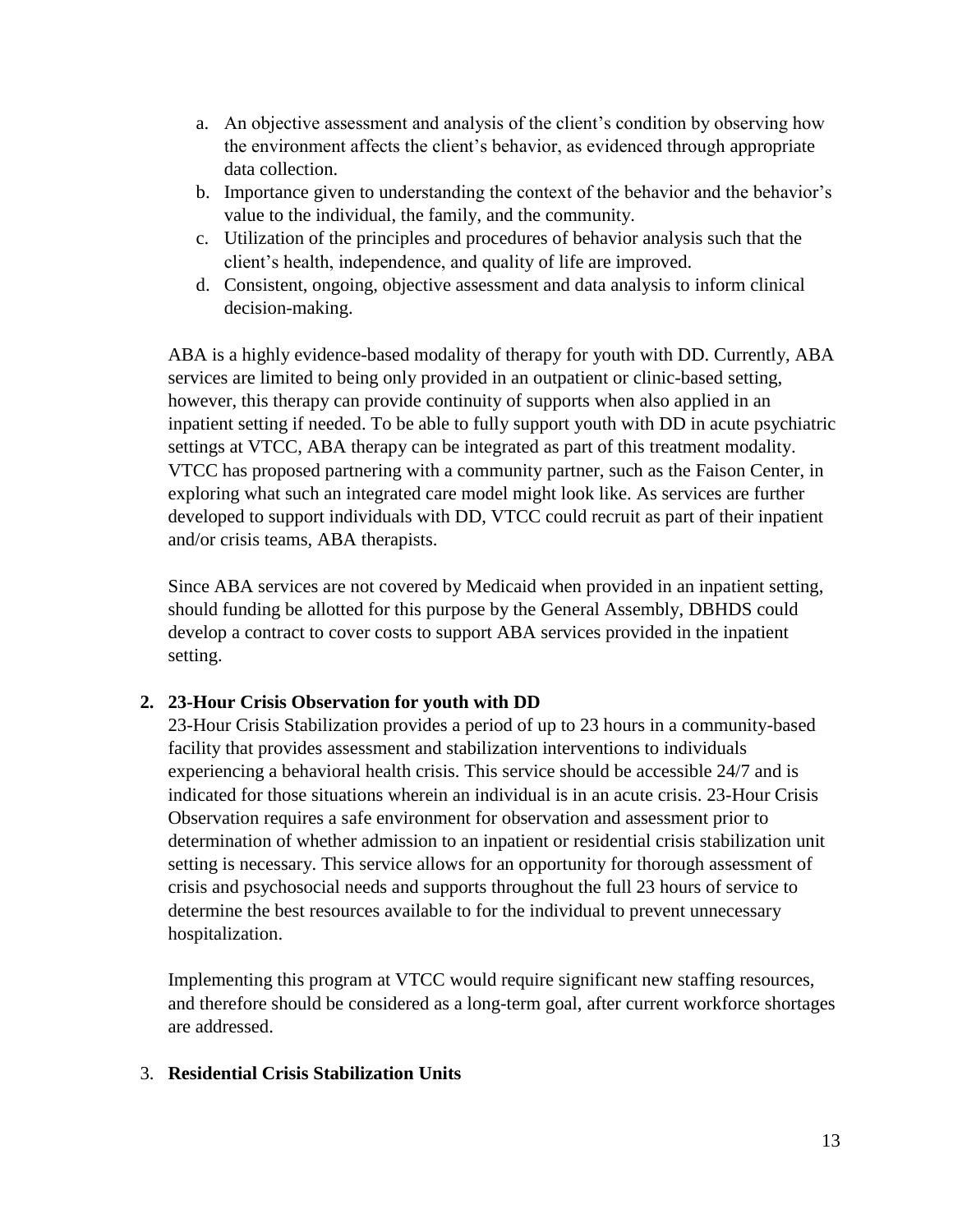Residential Crisis Stabilization Units (RCSUs) serve as diversion facilities from inpatient hospitalization. RCSUs provide short-term, 24/7, facility-based psychiatric/substancerelated crisis evaluation and brief intervention services. The service supports individuals experiencing abrupt and substantial changes in behavior noted by severe impairment or acute decompensation in functioning.

As with the 23-hour crisis stabilization proposal, above, this program would also require significant new staffing resources for VTCC to implement as well as an investment in the development of an appropriate facility.

### **4. Intensive Outpatient Programs and Partial Hospitalization Programs**

To maintain the solvency of beds, CCCA utilizes therapies and interventions that provide immediate crisis stabilization and facilitate discharge. Short lengths of stay coupled with limited timely access to community-based services unfortunately result in a high rate of readmission – around 40 percent for CCCA, accounting for more than half of all bed days.

In alignment with Project BRAVO and the development of new and enhanced behavioral health Medicaid rates, VTCC would like to explore as a long-term goal the development of intensive outpatient programs and partial hospitalization programs for youth. These are highly structured, intensive programs that aim to serve youth who require more care than can be provided by routine outpatient treatment. These programs would serve as both step-down and diversion from CCCA and other inpatient settings. If implemented, VTCC would work in collaboration with CCCA to effectively step-down youth from Region 4 to prevent hospitalization, decrease the readmission rate of CCCA, and support ongoing treatment in the community.

VTCC requires additional time to examine the operational implications of this option, including changes to licensure. Additionally, financial resources would be required to support structural changes, leveraging existing space at VTCC to serve an estimated 8-10 patients in each of these programs initially. For additional expansion of these services, additional space in the community would need to be procured. Finally, adequate staffing including for case management and care coordination is critical for these services to produce positive outcomes.

## <span id="page-17-0"></span>**Next Steps**

An agreement between DBHDS and VTCC to divert admissions from CCCA or provide critical step-down services would need to outline the various obligations of both parties as well as admissions and bed day authorizations and a structure for billing and compensation. Overarching responsibilities of VTCC would include:

- Meeting the staffing and service requirements
- Communication and coordination with local community services boards to ensure joint treatment and discharge planning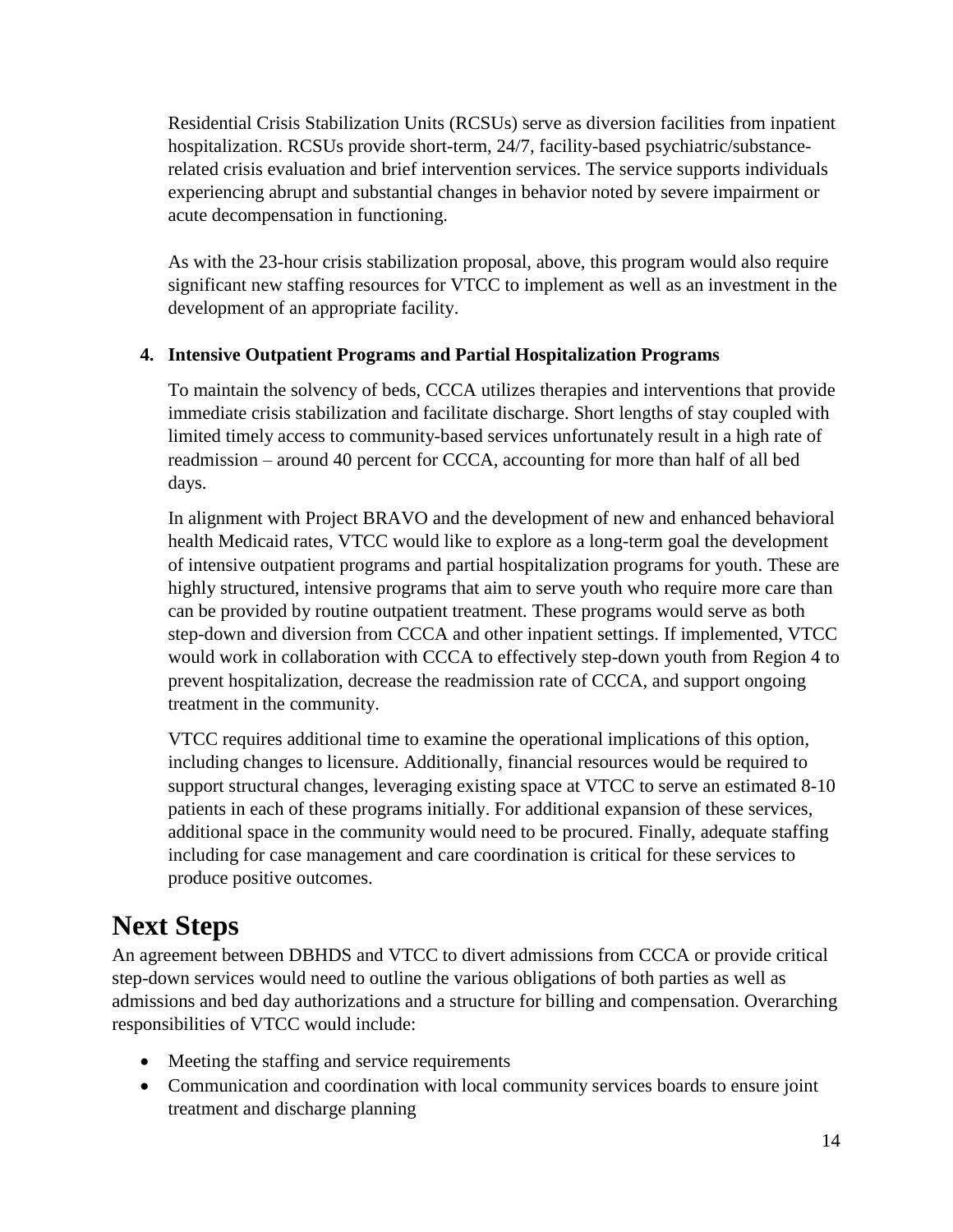- Communication and coordination with CCCA related to diversion of admissions
- Regular reporting requirements including utilization management and financial expenditures
- Ensuring the standards of care and quality are met and monitored

Overarching responsibilities of DBHDS would include:

- Contract administration to ensure that the agreement fulfills the required elements that meet the needs of the Commonwealth
- Providing resources to meet the needs of the target population including financial resources, training, and technical assistance
- Timely payment for services rendered
- Maintaining and reporting data related to the impact on the bed census at CCCA

It is important to note that contracting with private inpatient settings is one of DBHDS's key strategies to alleviating the census at CCCA and ensuring children and adolescents receive needed care. Should the General Assembly direct DBHDS and VTCC to formulate an agreement, the method for procurement or agreement should be addressed specifically in the authorizing language. Without this specific language, in order for DBHDS to enter into an agreement with any entity, DBHDS must go through a procurement process. A competitive bid is required in order to enter into an agreement, which precedes a contract detailing payment for services rendered. Additionally, any agreement that DBHDS develops with a private provider must fit into certain financial parameters, namely, that funding agreements do not duplicate payments received by VTCC through Medicaid or other insurance sources and that all state and federal regulations are followed.

## <span id="page-18-0"></span>**Conclusion**

As the census at CCCA continues to have an impact across the Commonwealth in accessing inpatient psychiatric services, DBHDS is prioritizing partnerships with private inpatient facilities such as VTCC to provide needed beds as well as diversion and step-down strategies. Through data-informed strategic planning and development, it is clear that the CCCA population has diverse needs that should be addressed in a thoughtful and targeted manner. By recognizing and collaborating with community partners to build capacity across the children's mental health system of care, the solution to the state bed census crisis will more readily be developed.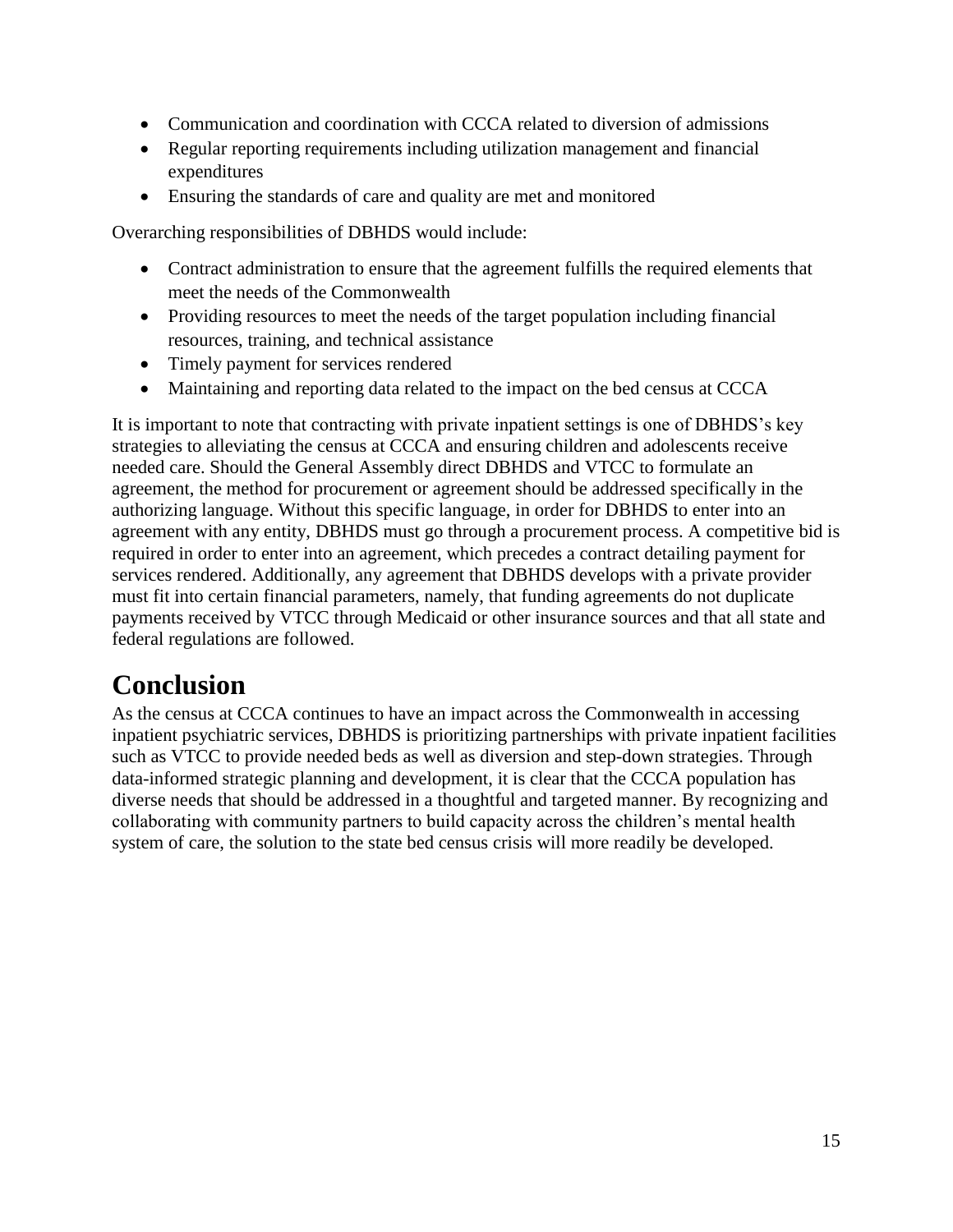## <span id="page-19-1"></span><span id="page-19-0"></span>**Appendix Appendix A: Number of Youth Admitted to CCCA by County (FY21)**



## <span id="page-19-2"></span>**Appendix B: Pediatric Behavioral Health Care Management at VCU Health System**

As part of continuous process improvement, VCUHS's care management department identified an opportunity for optimizing the outpatient management of pediatric behavioral health patients. This program includes collaboration between clinicians, parents, insurance providers, and state services to create individual care plans that promote high-quality, cost-effective care and reduce emergency room utilization.

Intensive care coordination (ICC) is an evidence-based collaborative planning process for developing and implementing individualized care plans for children with behavioral health challenges and their families. ICC has four goals:

- 1. Meet the stated needs (not services) prioritized by the youth and family
- 2. Improve the youth/family's ability and confidence to manage their own services and supports
- 3. Develop or strengthen the youth/family's natural support system over time
- 4. Integrate the work of all child serving systems and natural supports into one streamlined plan.

ICC recognizes that needs change and therefore a patient-centered approach must focus on support of self-management through education, coaching, and engagement of patients and families. These core competencies embrace a teamwork approach to care coordination by encouraging cross communication and transition planning. Based on best practice, VTCC's care